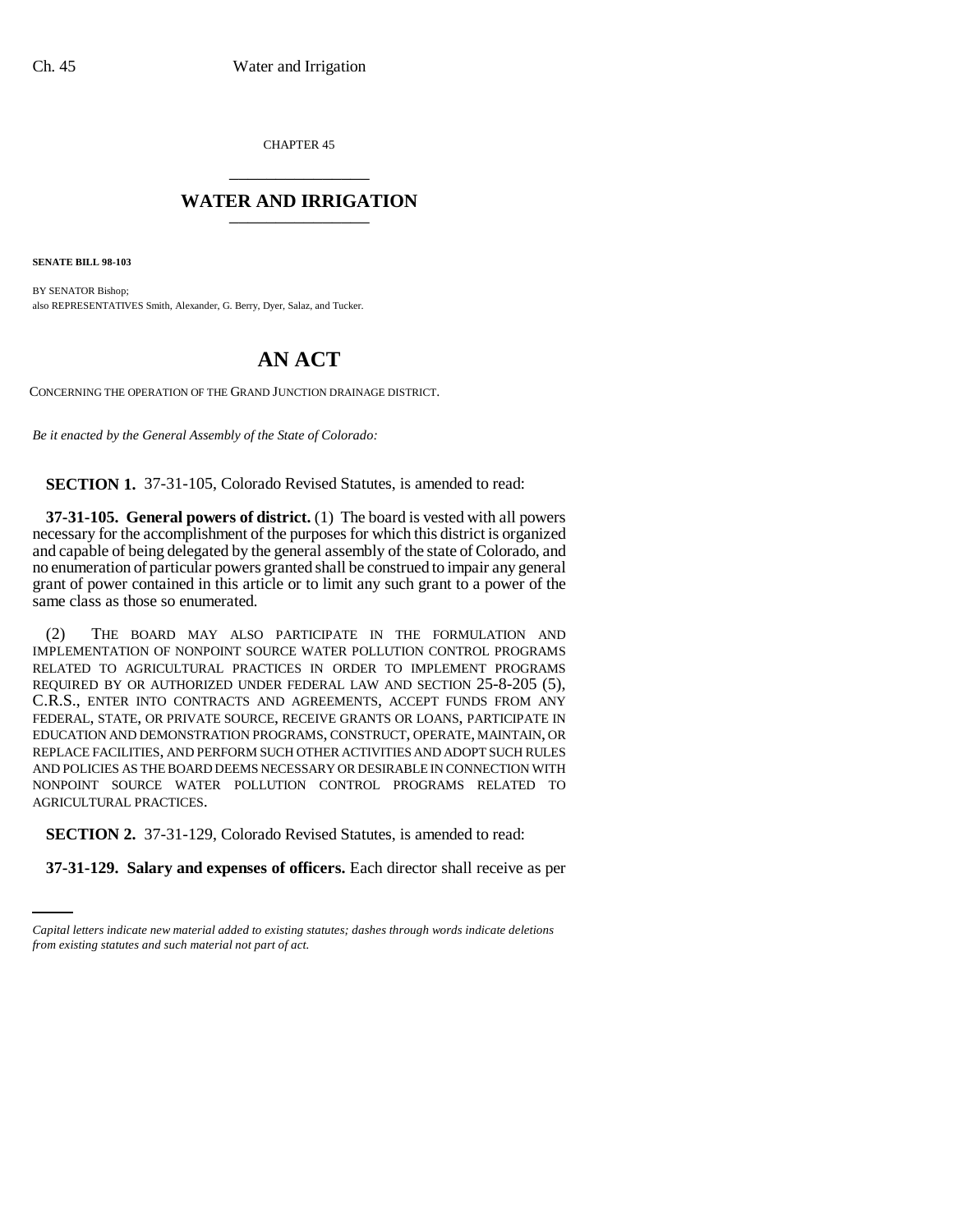Water and Irrigation Ch. 45

diem compensation for his OR HER services a sum not in excess of thirty-five SEVENTY-FIVE dollars per day, but not to exceed nine hundred sixty ONE THOUSAND TWO HUNDRED dollars per annum, as fixed by the board, together with actual and necessary expenses incurred in the performance of his OR HER duties. No director shall receive any compensation as an officer, engineer, attorney, employee, or other agent of the district. Nothing contained in this article shall be construed as preventing the board from authorizing the reimbursement of any director for expenses incurred and appertaining to the activities of the district. The salary of the secretary shall be fixed by resolution of the board of directors.

**SECTION 3. Repeal.** 37-31-146, Colorado Revised Statutes, is repealed as follows:

**37-31-146. Majority vote bonds issued.** (1) If the majority of the votes cast is "Bonds - Yes", the board of directors shall immediately cause bonds in such amount to be issued, payable in series as follows: At the expiration of eleven years, not less than five percent of the whole amount of said bonds; at the expiration of twelve years, not less than six percent of the whole amount of said bonds; at the expiration of thirteen years, not less than seven percent of the whole amount of said bonds; at the expiration of fourteen years, not less than eight percent of the whole amount of said bonds; at the expiration of fifteen years, not less than nine percent of the whole amount of said bonds; at the expiration of sixteen years, not less than ten percent of the whole amount of said bonds; at the expiration of seventeen years, not less than eleven percent of the whole amount of said bonds; at the expiration of eighteen years, not less than thirteen percent of the whole amount of said bonds; at the expiration of nineteen years, not less than fifteen percent of the whole amount of said bonds; and, at the expiration of twenty years, a percentage sufficient to pay off the remainder of said bonds.

(2) The several enumerated percentages shall be of the entire amount of the bond <u>issue</u>.

(3) Each bond must be payable at the given time, for its entire amount, and not for a percentage.

(4) Said bonds shall bear interest at the rate of not to exceed six percent per annum payable semiannually.

(5) The principal and interest shall be payable at the office of the county treasurer of Mesa county and at such other places as the board of directors may designate in such bond.

**SECTION 4.** 37-31-147, Colorado Revised Statutes, is amended to read:

**37-31-147. Majority vote bonds issued - form of bonds and coupons.** Said bonds shall be negotiable and of the denomination of five hundred dollars or one thousand dollars and shall be executed in the name of the district and signed by the president and secretary, and the seal of the district shall be affixed thereto. Said bonds shall be numbered consecutively and bear the date of their issue. Coupons for the interest shall be attached to each bond, bearing the lithographed signature of the president. Said bonds shall express on their face that they are issued by the authority